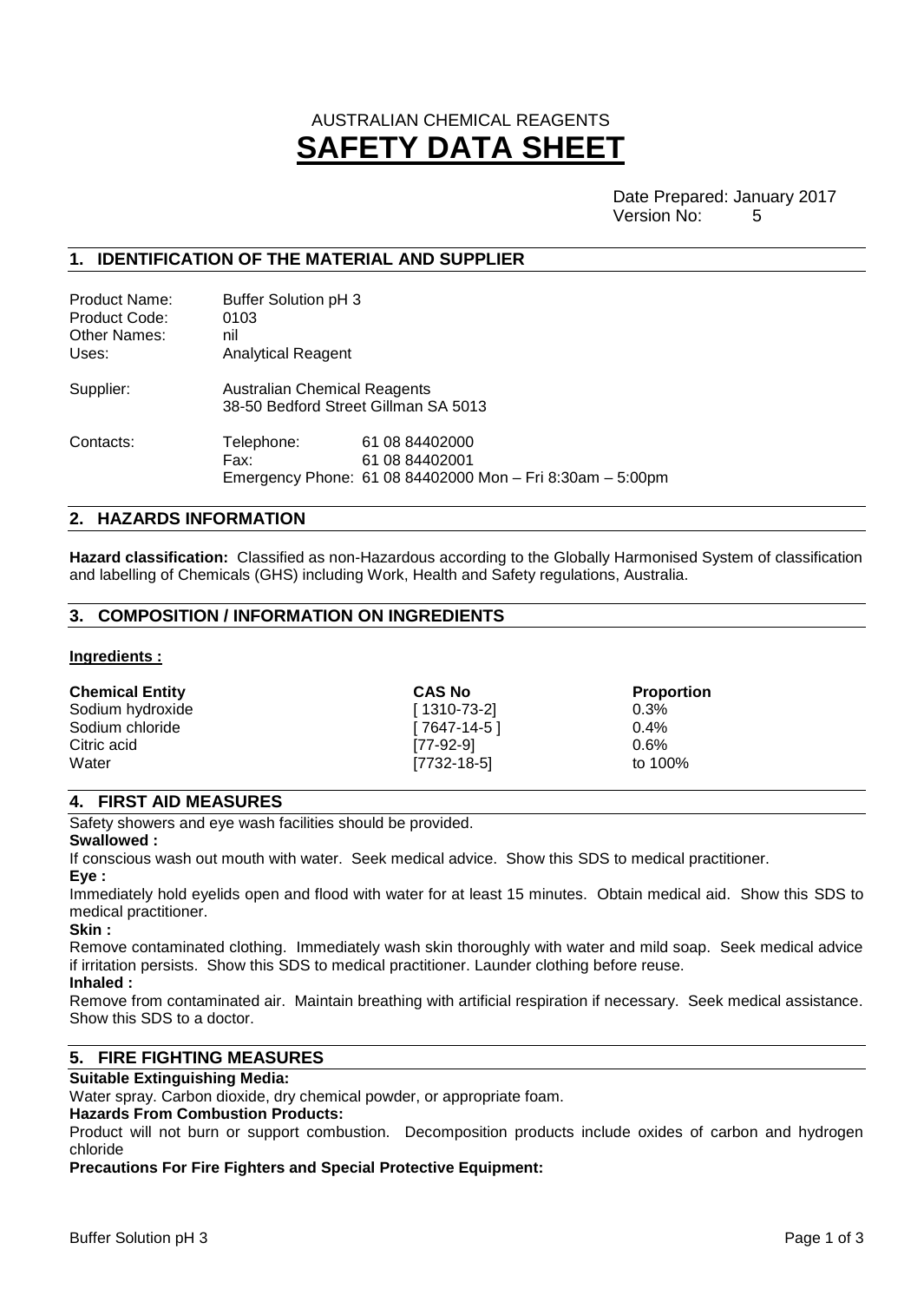Fire fighters and others who may be exposed to combustion products during fire should wear full protective clothing including positive pressure self-contained breathing apparatus (SCBA). Wear SCBA with full face-piece, operated in positive pressure mode when fighting fires.

# **6. ACCIDENTAL RELEASE MEASURES**

#### **Emergency procedures:**

Prevent from entering waterways. Restrict access to area. Remove chemicals that can react with the spilled material.

#### **Methods and materials for containment and clean up:**

Use inert material such as sand or earth to contain spill or leak. Absorb spills with chemical absorber or vermiculite and dispose of in accordance with local regulations.

# **7. HANDLING AND STORAGE**

#### **Precautions for Safe Handling:**

Do not get in eyes, on skin, on clothing. Avoid prolonged or repeated exposure.

## **Conditions for Safe Storage:**

Store sealed in original container in a cool well ventilated situation away from foods and other chemicals. Do not store in direct sunlight. Observe good hygiene and housekeeping practices.

# **8. EXPOSURE CONTROLS / PERSONAL PROTECTION**

## **National Exposure Standards:**

 $\mathsf{SWA}-\mathsf{:} \ \mathsf{S}\mathsf{odium}$  hydroxide 2mg/m $^3$  TWA & Peak Limitation

## **Biological Limit Values:** No data available.

#### **Engineering Controls:**

Not required with normal use.

#### **Personal Protective Equipment (PPE):**

The use of nitrile or neoprene gloves complying with AS 2161 and the use of faceshield, chemical goggles or safety glasses with side shield protection complying with AS/NZS 1337 is recommended.

#### **9. PHYSICAL AND CHEMICAL PROPERTIES**

**Appearance :** Clear liquid<br> **Odour:** Nil Odour:<br>pH: **pH:** 3 **Boiling Point (<sup>0</sup>C) :**<br> **Boiling Point Point:**<br> **Preezing/melting Point:**<br> **Not** applicable **Freezing/melting Point:** Not applicable<br> **Vapour Pressure (mm of Hq @ 25<sup>°</sup>C) :** Not applicable **Vapour Pressure (mm of Hg @ 25<sup>°</sup>C) :** Not applicable<br>**Vapour Density:** Not applicable **Vapour Density: Specific Gravity :** 1 **Flash Point (<sup>0</sup>C) :**<br> **Flammability Limits (%) :** Not flammable Not flammable **Flammability Limits (%): Solubility in Water (g/L) :** Soluble Soluble

# **10. STABILITY AND REACTIVITY**

**Chemical stability:** Stable. **Conditions to avoid:** Excessive heat. Sunlight. **Incompatible materials:**